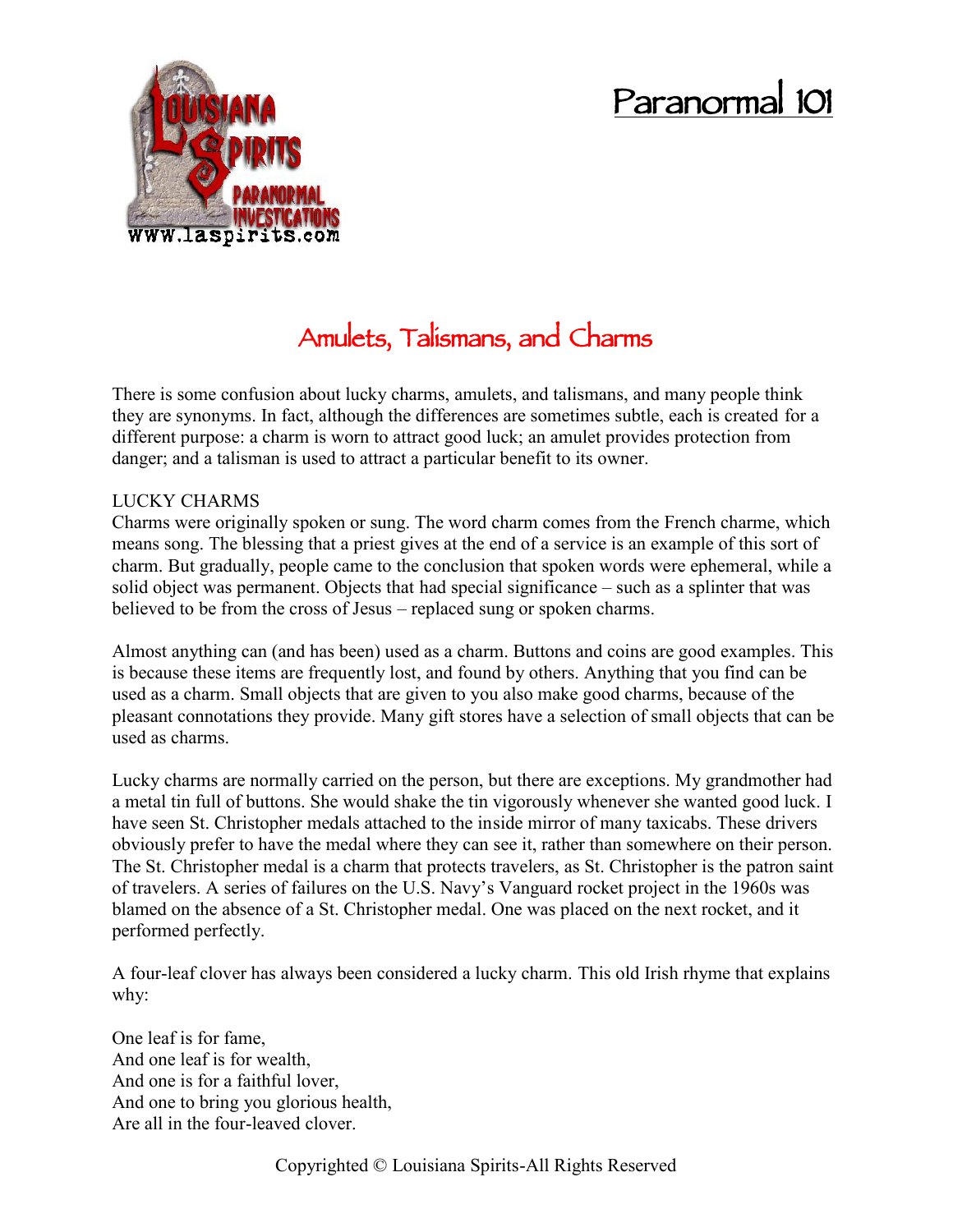A number of lucky charms have religious significance. Fish have come to symbolize the Christian church, possibly because of the story of Jesus feeding the five thousand. However, the Greek word for fish forms an acronym of the initial letters of "Jesus Christ, Son of God, Saviour" in Greek, and this is a more likely explanation. A fish charm attracts wealth and abundance.

The ankh is an ancient Egyptian symbol for everlasting life, and is sometimes known as the cross of life. It provides good luck. It also wards off illness and disease, which means that it can be used as an amulet as well as a charm.

Charm bracelets allow people to wear a number of charms at the same time. Many people have a collection of objects that they use as charms, either singly or together. They do not need to be visible, and can be worn under clothing or carried in a purse, if desired.

#### **AMULETS**

Amulets have been worn for protection for thousands of years. Early peoples lived in a world where strange and frightening things occurred that defied explanation. Consequently, amulets were used to protect homes, families, and livestock.

Amulets were also used to protect people from the "evil eye." The belief that a person or animal could harm another by staring at them with an evil eye dates back at least five thousand years, and ancient clay tablets have been found that describe the damage that the evil eye can inflict. The Sumerian god Ea spent most of his time fighting the evil eye. Even today, in many parts of the world, the evil eye is considered a major threat, and various kinds of amulets are used to avert it.

Amulets were originally natural items, such as an animal's tooth or a semi- precious stone. However, you can choose anything you like. Medals, bells, keys, and photographs can all be used as amulets. Many police officers in early twentieth-century New York carried St. Jude medals with them for protection. St. Jude is the patron saint of policemen.

Knots make effective amulets because they are believed to catch evil spirits. My grandmother tied knots on all her kitchen aprons to protect both her and the food she was preparing.

Take your time when choosing an amulet. Think about your purpose in wanting one, and how you will wear or carry it. On several occasions, amulets seem tohave found me when I needed them. On one occasion, a man I met at an airportgave me a small piece of hematite. I was on my way to see someone to discuss a business proposition. The hematite protected me from his overpowering manner.

#### TALISMANS

Because talismans are intended to provide power, energy, and specific benefits they are often made at times that are believed to be spiritually or astrologically significant. They are frequently made from stone, metal, or parchment as these substances can easily be inscribed with words or pictures to add additional power. Many talismans come from predatory animals. A leopard's claw, shark's tooth, or eagle's feather, for instance, are believed to endow the wearer with some of the qualities of the animal from which it came.

People in competitive fields, such as sport, frequently have talismans to help them achieve their goals. Vida Blue – a famous Oakland A's baseball pitcher in the 1970s and 80s – had a special

Copyrighted © Louisiana Spirits-All Rights Reserved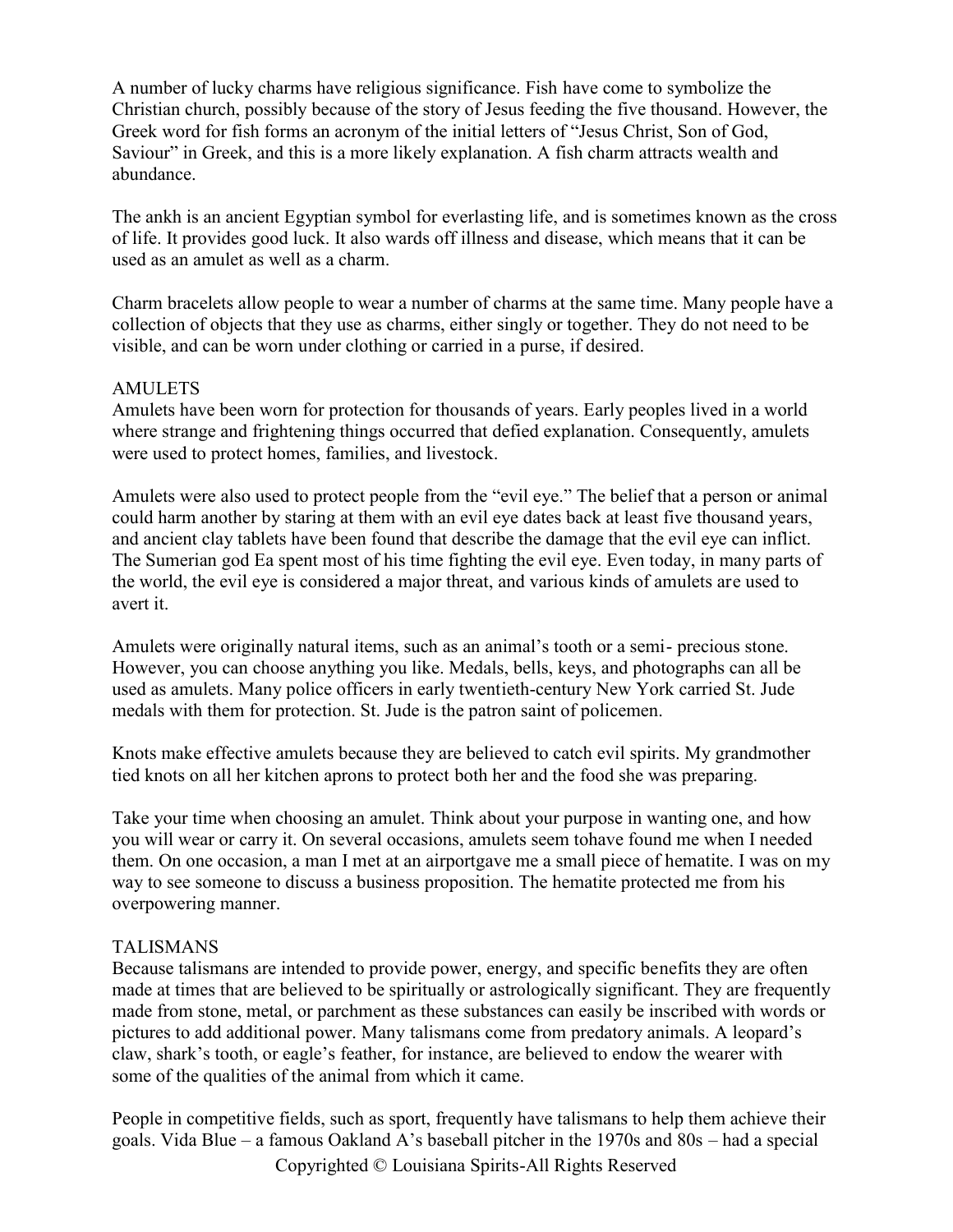cap that became his talisman. Finally, it became so old and faded that league officials threatened to suspend him if he did not change it. Blue got himself a new cap, and ceremonially burned his old cap at a pre-game ceremony.

The most famous talisman is a six-pointed star, made from two overlapping triangles. The upward pointing triangle symbolizes fire, the sky, and male energy. The downward pointing triangle symbolizes water, earth, and female energy. The power of this talisman is such that mystic Arthur Edward Waite wrote: "Nothing was believed impossible for those who possessed it." (A. E. Waite, The Occult Sciences [Secaucus, NJ: University Books, 1974], 111). As the Star of David, this talisman symbolizes both the Jewish religion and the nation of Israel. It is also known as the Seal of Solomon because King Solomon is believed to have used it. However, it predates his time by hundreds of years.

## GEMSTONES AS AMULETS AND TALISMANS

Crystals and gemstones have been used as amulets and talismans for thousands of years. In fact, it is believed that people wore earrings and necklaces before they started wearing clothes. During the Crusades, many soldiers carried talismanic stones carved with runic messages. They also carried bloodstones because this type of stone was associated with Mars, the god of war. The soldiers felt that bloodstones would make them brave in battle and protect them from harm.

The best crystal or gemstone to use is one that appeals to you. It might be a stone that you find, purchase, or receive as a gift. You might like the color, shape, size, or texture of a particular stone. It might be your astrological birthstone. If you sense that it is the right stone for you, you should use it.

I choose most of my gemstones by psychometry. I hold the stone in a loosely clenched fist, or between my cupped palms, and experience the sensations the stone provides. Some stones produce feelings of comfort and peace, while others seem angry and aggressive. Many stones appear to be filled with fun and laughter, but a few appear sad. I choose the amulet or talisman I need by finding a stone that has the right feeling for the purpose I have in mind.

There are many other ways of choosing the correct gemstone, including one derived from your date of birth. You need to create a sum of your month, day and year of birth, and then reduce it down to a single digit. Unfortunately, there is an exception. If you come across an 11 or a 22 as you reduce down to a single digit, stop at that point, as they are called Master numbers. Here is an example for someone born on December 9, 1946

 $12 + 9 + 1946 = 1967$ 

We then add up the 1967:  $1 + 9 + 6 + 7 = 23$ . Finally, we add the 2 and 3 together, which gives us 5.

Here is an example that gives us a Master number: February 29, 1944:  $2 + 29 + 1944 = 1975$ 

When we add up  $1 + 9 + 7 + 5$ , we get 22. Because 22 is a Master number, we stop at that point, and do not reduce it any further.

Each number relates to a color.

1. RED: Red stones relate to passion, enthusiasm, and energy. Examples are ruby, garnet, and red jasper.

Copyrighted © Louisiana Spirits-All Rights Reserved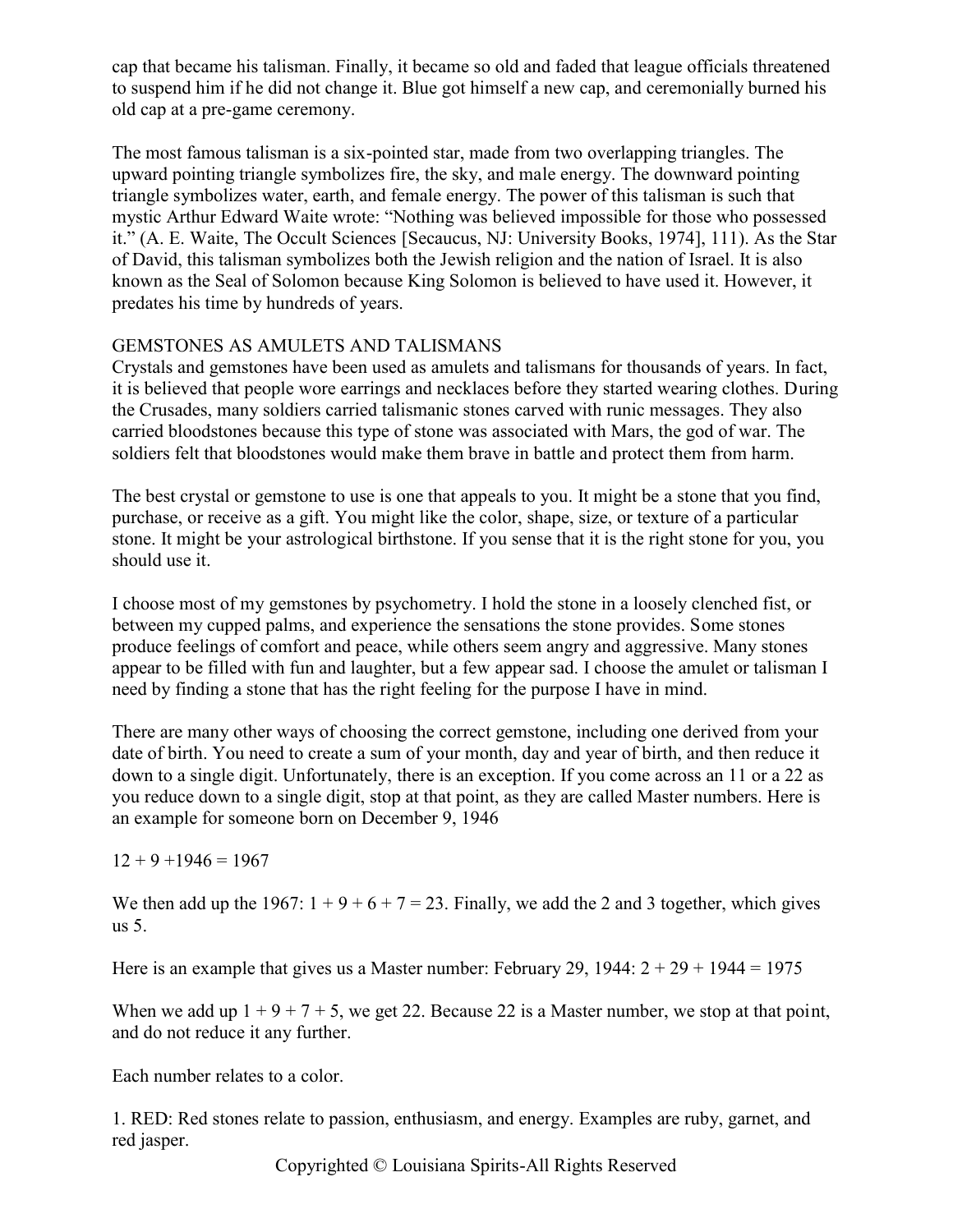2. ORANGE: Orange stones relate to close relationships and personal satisfaction. Examples are citrine, carnelian, and orange sapphire.

3. YELLOW: Yellow stones relate to expressing the fun-filled, joyful aspects of life. Examples are yellow beryl and topaz.

4. GREEN: Green stones relate to hard work and accomplishment. Examples are emerald, peridot, and tourmaline.

5. BLUE: Blue stones enhance clarity and perception, and aid in goal-setting. Examples are lapis lazuli, sapphire, and blue tourmaline.

6. INDIGO: Indigo stones relate to caring for others. Examples are sodalite and iolite.

7. VIOLET: Violet stones relate to spiritual truth and the higher consciousness. Examples are amethyst, garnet, and purple ruby.

8. PINK: Pink stones are stimulating and energizing. They enable progress to occur. Examples are rubellite tourmaline, rose beryl, and rose quartz.

9. CLEAR: Clear stones symbolize pure energy. They are nurturing, loving, and ultimately successful. Examples are clear quartz and diamond.

10. SILVER: Silver stones are peaceful and gentle. However, they also possess great power, and provide enormous potential. Hematite is a good example.

11. GOLD: You should use gold when you are aiming high. Gold knows no limits. Examples are pyrite, pyrite-sun, and tiger's-eye.

# HOW TO CHARGE YOUR TALISMAN

Once you have chosen a talisman, it must be charged to fill it with power and energy. Talismans are important magical tools that need to be dedicated to you and your specific goals. The best time to charge your talisman is when the moon in waxing. Bathe and change into clean clothes before charging your talisman. Some magicians prefer to be naked for this ceremony, as it exposes the talisman to more of their personal energy fields.

There are many different ways to charge a talisman, and I have included seven of these methods in Amulets and Talismans for Beginners. The Dedication Method is one of these, and has the advantage of being easy to perform. You will need a room that will not be occupied for several hours after you have charged your talisman. You will also need a table or shelf to act as an altar.

Place your talisman on the altar. Stand in front of it, and thank the universal life force for protecting and guiding you. After this, recite a poem that you enjoy. Naturally, it should be serious in nature. You might choose to write a poem especially for this ritual.

Once you have finished reciting the poem, stare at your talisman for thirty seconds, and then speak to it. Here are the words I use: